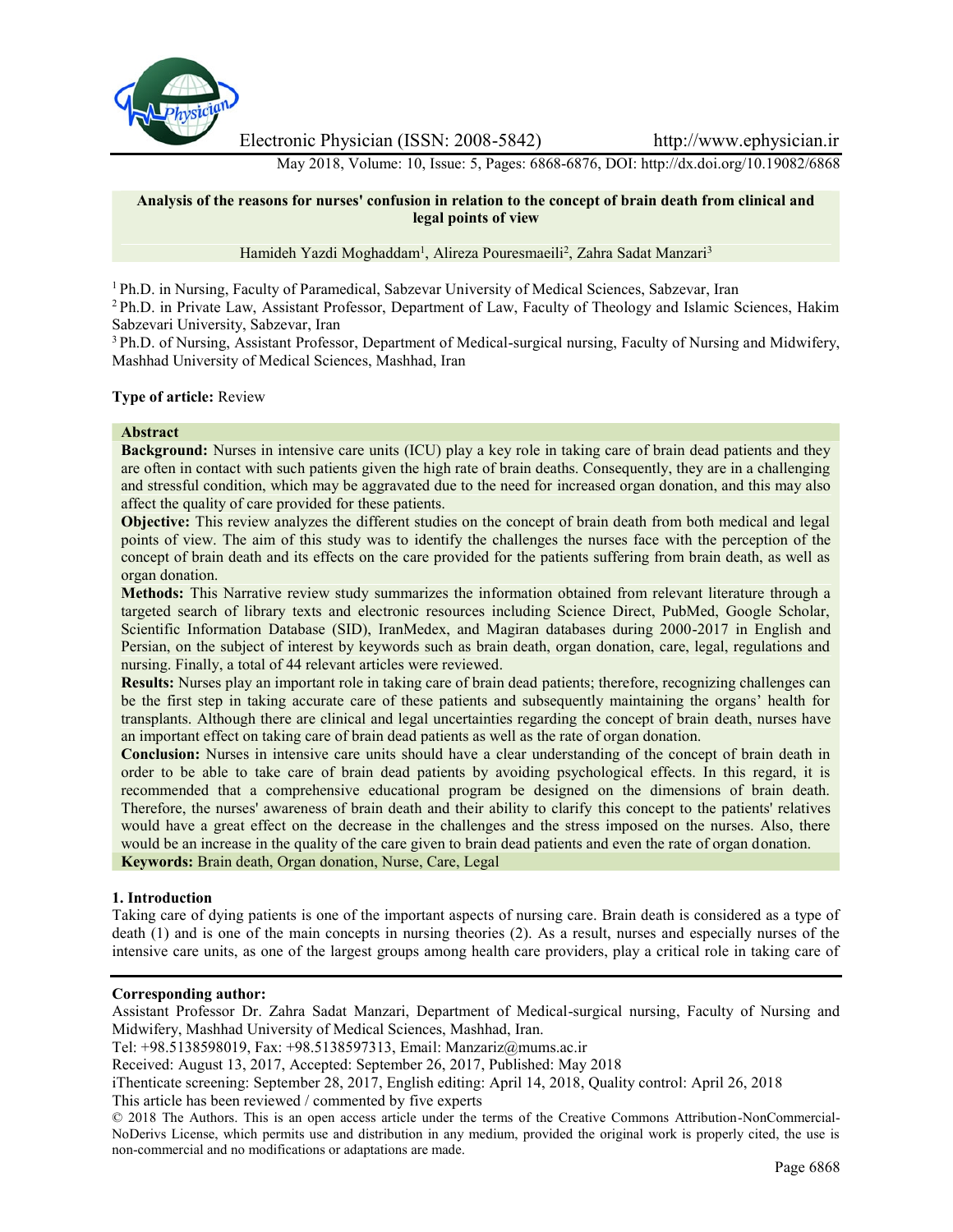brain dead patients and are mostly in contact with such patients (3). According to the statistics, 2-3% of deaths are observed in public hospitals and 12-14% of deaths occur in brain intensive care units (4). Recently, researchers have become interested in the experiences of nurses caring dying. A nurse is often the first person who starts to determine the potentiality of a patient for being an organ donor since s/he can check clinical signs of decompensation. When a person is declared brain dead, it is the nurse who maintains hemodynamic stability so that donor organs remain viable (5). It is not professional for nurses to accept the role without satisfying themselves that the concept of brain death is coherent and robust. Instead, they should critically examine the definition of death currently informing clinical practice (6). Since the brain death concept has been misinterpreted repeatedly among respondents, the nurses' attitudes toward transplantation have been negatively affected (7). Accordingly, the nurses of the intensive care units face a lot of uncertainties about brain death which affect the psychological health of nurses and the quality of care provided for brain death patients at a micro level as well as the rate of organ donation at a macro level (8). The most significant obscurity for nurses is the concept of brain death, which has some other consequences. Research has shown that nurses do not have the necessary knowledge about brain death or that they acquire their knowledge through experience and need training in terms of brain death and organ donation rules (9). Improving the nurses' knowledge about brain death can dramatically contribute to the transfer of one life to one or more individuals (10). By reason of the ICU nurses appropriately understanding the concept of brain death, they as those who, after physicians, are mostly in contact with the brain death patients and their families, can explain the status of the brain death patients to their families in simple terms (11). In addition, ICU nurses, as people who spend most of their time at the patient's bedside, help the brain dead patient's family to accept the patient's circumstances. On the other hand, if the nurses manage the conditions well, the family may agree to donate the patient's organs. Furthermore, a nurse can also play a role in alleviating the suffering of the patient's family, so the quality of comprehensive nursing for brain dead patients depends on understanding the concept of brain death and accepting it (12). Therefore, the nurse's exposure to such a situation, namely providing the correct care for the patient, explaining brain death to the patient's family, relieving them of any misgivings and helping them to decide on organ donation, places the nurse in a stressful status that requires the nurse's awareness of the entire care process for the brain dead patient. This makes planning to support nurses more tangible (13).

A close look at Iran regulations and rules about brain death clarifies that the concept of brain death and the nurses' uncertainties about the concept of brain death are, to a small extent, caused by ambiguity of the relevant regulations. Although the "Act of transplantation for deceased patients or patients whose brain death is certain" (hereafter, the Organ Transplantation Brain Death Act) was passed in 2000 and organ transplantation was not also forbidden in Iran (14, 15). Studies have indicated that only half of physicians and nurses and general practitioners have sufficient knowledge about the concept of brain death, organ donation and its rules and that there is a significant relationship between their knowledge and their positive attitudes towards organ donation (16). In addition to legal issues in this regard, ICU nurses do not attempt to encourage organ transplants due to their fear of enhancing the psychological pressure on the patient's family members (17). With regard to the centrality of this issue in terms of the culture and religion of each society, the way nurses face this problem is of importance. Therefore, The ICU nurses should be aware of medical, moral and legal questions in dealing with this situation and understand the concept of brain death well, because ignoring these issues would have unintended effects on nurses and patients and can affect the quality of care for the brain dead patients, which plays an important role in improving organ donation rate. At the end, through a narrative review, this study attempted to identify and evaluate the challenges the nurses face in dealing with the concept of brain death from clinical and legal points of view.

# **2. Material and Methods**

This study is a narrative review aiming to investigate the challenges the nurses face in dealing with the concept of brain death from a clinical and legal point of view in providing care for brain dead patients. In the present narrative review, scientific databases including PubMed, Science Direct, Google Scholar, SID, IranMedex, and Magiran were used to search for relevant literature. The primary search-targeted articles were published in English and Persian from 2000-2017 on the subject of interest by keywords including brain death, organ donation, care, legal, regulations and nursing, whether in title or abstract. In addition, the references of selected papers were also searched. In the first section of this study, the questions were designed and formulated. The main question was presented as: "Based on the results of studies, what are the challenges nurses may face regarding brain death while providing care to brain dead patients? The inclusion criteria constituted the conditions such that trial data has to be obtained from the original articles rather than the results of the reviews, and 'evaluation of the nursing challenges of patients with brain death' has to be considered the main objective of the study; moreover, the challenges have to be associated with critical care nursing. A point that should be clarified here is that, all the reviewed articles were published in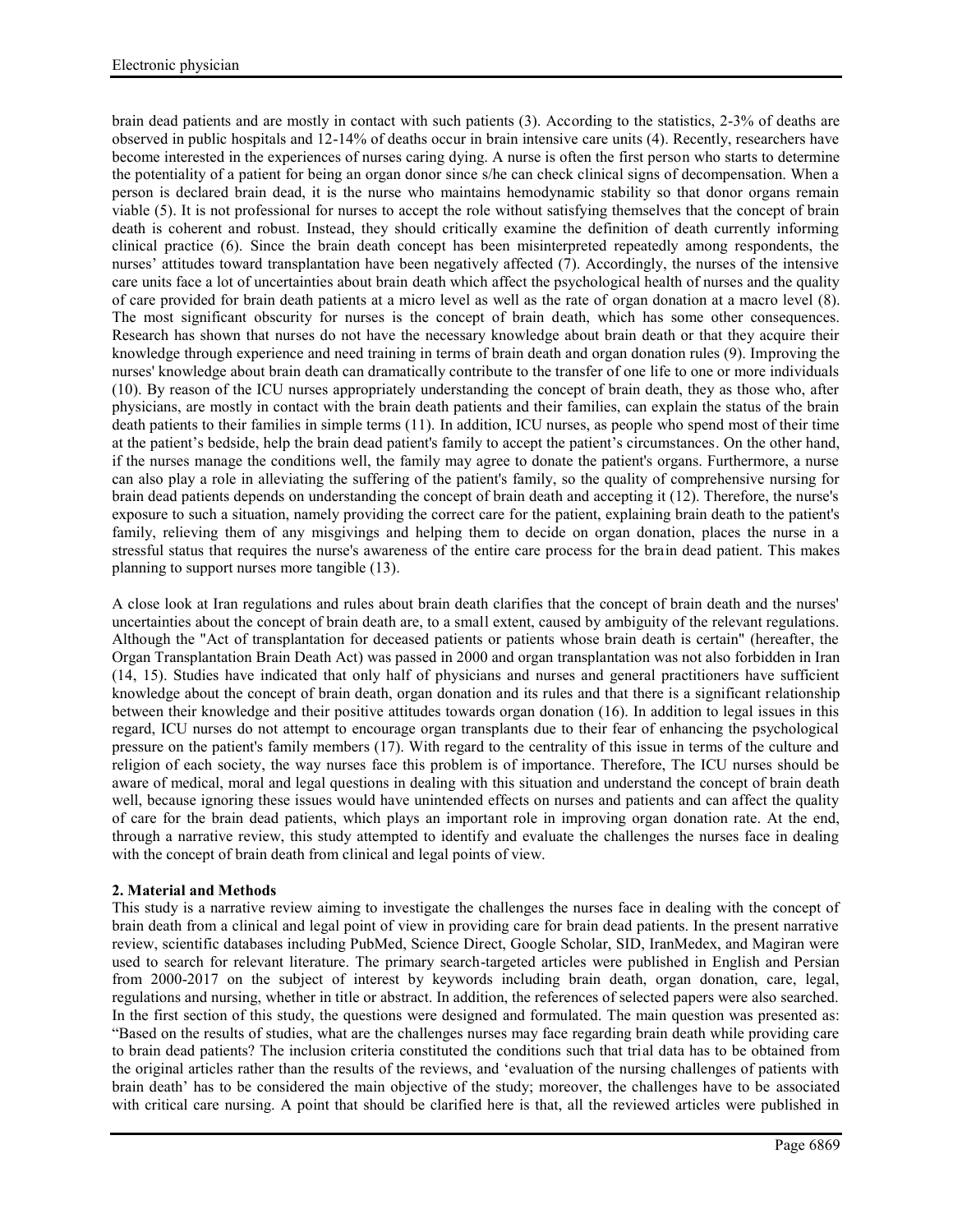English and Persian. To determine which documentation to use, first the titles found by the search engine were carefully looked into to make sure they were related to the field. Then the issues were categorized into two groups of the definition of brain death from medical or clinical and legal points of view. Then the challenges the nurses faced on the concept of brain death were investigated. Also, after an investigation of the titles of the articles, there was an evaluation of the relation between the abstract and the aim of the paper. The selected materials were all studied carefully in detail. In this method, to prevent browser bias, all articles and abstracts were accordingly examined by two reviewers independently while there was an emphasis on the importance of entrance criteria. Studies with similar titles but varied subject matters were excluded. Finally, 44 studies were selected and approved.

### **3. Results**

This study concentrated on a narrative examination of 41 papers dealing with challenges facing nurses in the concept of brain death. As the findings indicated, one reason for the ambiguity in understanding the concept of brain death is the various definitions offered for this term. Although more than two decades have passed since the approval of the transplant law, many nurses and caregivers still do not recognize the concept of brain death appropriately. In other words, there are different definitions for brain death in different texts such as medical or legal texts, which aggravates the nurses' ambiguity in taking care of brain dead patients. Although brain death is thought of as a misleading term which includes different kinds of death such as deep coma, it should only be defined as irreversible brain cease (18). So, this paper investigates different studies on the concept of brain death from both medical and legal points of view and then analyzes the challenges the nurses face in understanding the concept of brain death and its effect on the care given to brain dead patients as well as organ donation.

### *3.1. Definition of brain death from clinical point of view*

Death is an incident that is not easy to define (19). Today, the definition of death presented by the community of physicians, especially neurologists, has dramatically changed (20). In modern medicine, it is believed that brain health is a prerequisite in order for a person to be alive and recover (21). Until 1959, cardiac and respiratory arrest was accepted as death with no doubt and uncertainty. Following a change in technology, the brain death concept was redefined (22). Nowadays, cardiovascular system arrest and failure is no longer considered as an irreversible condition concerning the advances in resuscitation equipment and intensive care technology (23). Hence, brain death is the result of advancement and technology. It should also be noted that brain death is a conversational term to refer to an irreversible brain arrest. In addition, brain death is a misleading term, which includes different types of death and deep coma; however, brain death should only be regarded as an irreversible brain arrest (18). There are some controversies regarding the definitions of brain death presented in various texts. In this regard, three theories are put forth.

#### *3.1.1. Whole brain death:*

From this perspective, the irreversible arrest of a vital organ's function as a whole, is considered as brain death. According to this definition, the vital functions refer to actions such as breathing and consciousness, upon which one's health and survival depends (1, 18). Accordingly, the basic and essential criterion to diagnose death is as follows: Permanent cessation and interruption of all clinical functions of the whole brain (18). Thus, this definition is based on the traditional definition of death and includes the cessation of the blood flow as well as the arrest of vital and essential functions (24). In addition to vital functions, the coordinating role of the brain in the circulation of blood is also considered (25). The strengths of this definition, in contrast to other definitions, are as follows: (a) loyalty to the traditional concepts of death and attention to the role of the brain in blood circulation; (b) declaration of a single criterion for the diagnoses of brain death to eliminate the suspicions regarding the death or life of an individual; and (c) declaring a single criterion makes the patients' families consider brain death as irreversible and, consequently, be prepared for organ donation or burial. From a legal perspective, this situation is also in effect and the heirs can apply for the estate of the deceased (24). Two main foundations in this viewpoint are: a) Brain is the "core organ" that separates human life from its personality and identity since, contrary to the traditional notion that regards heart arrest as an equivalent to death, the cessation of the brain function is now the current sense of death. b) The heart plays a biological role in the survival of human life. The heart, as the center of the body, consisting of the upper and lower parts, is responsible for coordinating the vital organs of the body. With the cessation of the heart function, the command center collapses and the coordination of the members is also lost (26). This view is accepted in the United States, Canada and many other countries and is more common in comparison to the other two theories. The Uniform Determination of Death Act (UDDA) that was approved by the American Medical Association and the American Bar Association states that: "An individual who has sustained either (1) irreversible cessation of circulatory and respiratory functions, or (2) irreversible cessation of all functions of the entire brain, including the brain stem, is dead. A determination of death must be made in accordance with accepted medical standards" (26). In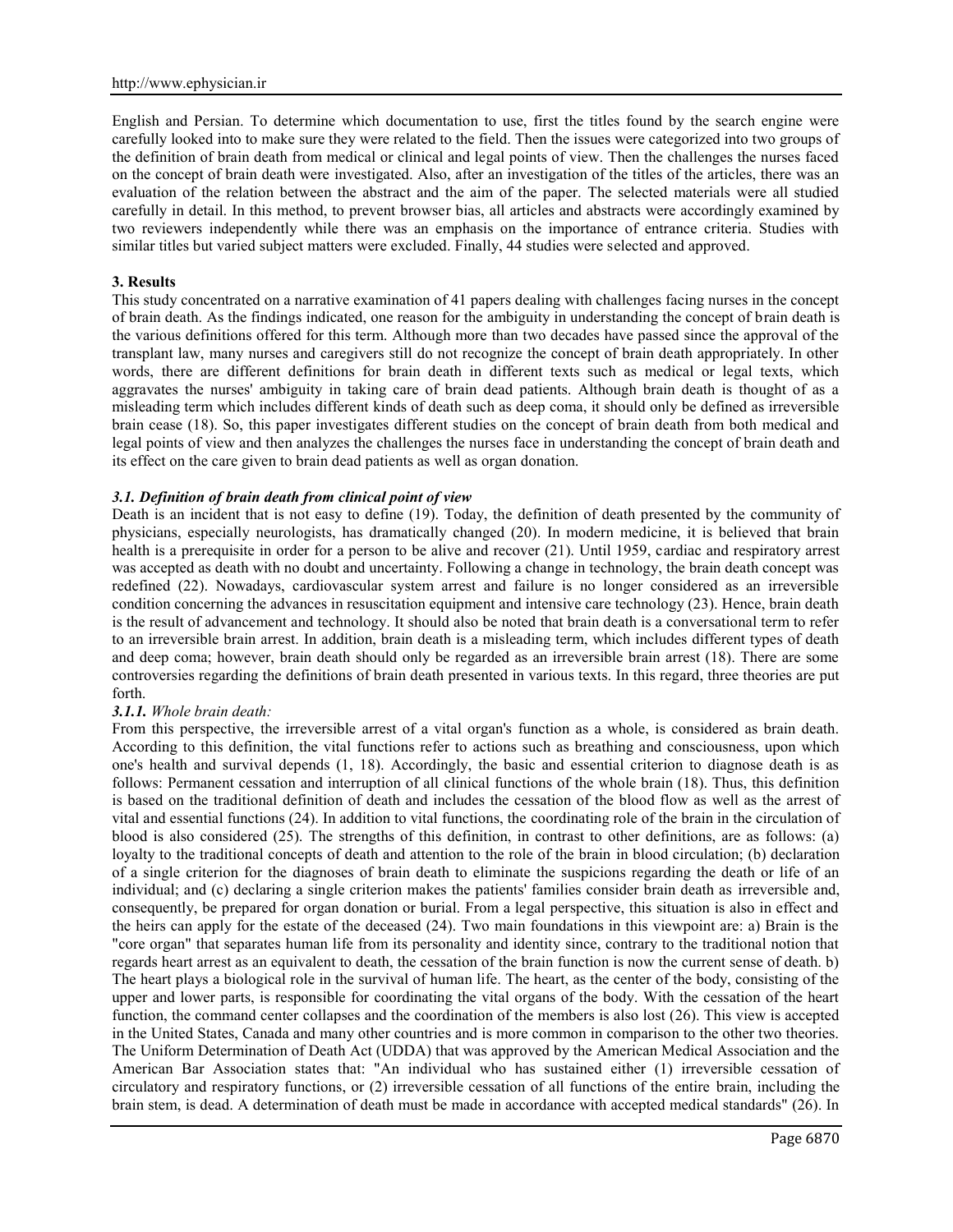all Canadian provinces and territories, the legal definition of brain death is "according to accepted medical practice" (27). Concerning the irreversible cessation of circulation and respiratory function, the law remains faithful to the traditional sense of death, i.e. cardiac and pulmonary arrest, and adds a criterion indicating that brain death should be determined in accordance with accepted medical standards to expand and standardize the representation of the brain deaths (26). Neurological examination is one of the clinical standards for the diagnosis of brain death in many countries, which should be performed carefully. This study consists of three topics: Coma, lack of brain stem reflexes and apnea. The most important criteria to diagnose brain death are the lack of motor response, lack of pupil response to light, lack of corneal reflexes, lack of gag reflex, lack of ocular-atrial response (caloric test), lack of coughing in the case of endotracheal suction and lack of sucking and routing reflex. In addition, auxiliary diagnostic procedures including radionuclide scan and brain death angiography are used to indicate the absence of brain blood flow (28). Furthermore, laboratory tests that are usually performed after six hours of initial clinical examination of death are also run to confirm brain death. These tests include Angiography, Electroencephalography, CT scan, Doppler ultrasound and somatosensory stimulation potential (3).

# *3.1.2. Brain stem death:*

The advocates of this theory believe that the cerebral cortex also dies with the death of the brain stem (1). This view is accepted in the UK and reflected in the code of practice for the diagnosis and confirmation of death (29). The proponents of this view have provided three foundations to confirm this theory: (a) Awareness is necessary for life; (b) Death is a process not an incident or a sudden incident; and (c) The death of a living organ is sufficient to represent death; therefore, the death of all organs and general death is not necessary (1). *3.1.3. Higher brain death:*

In contrast to the previous viewpoints, this view is only accepted by a group of academic scholars, but has not been endorsed by any medical societies, and forms the basis of no law in any country or jurisdiction. According to this theory, the loss of a part of the brain that leads to a lack of consciousness should also be considered as death and this is the point differentiating this theory from the first theory. Thus, key brain functions such as memory, consciousness and personality also appear in the upper part of the brain and these activities form a living individual. As a result, the loss of this part amounts to the death of an individual. Sarbey briefly describes this viewpoint as follows: Death is the irreversible loss of that which is essentially significant to the nature of human (24). As a result, brain death could be defined as irreversible cessation of consciousness. In summary, the logical analogy used by the followers of this theory can be defined as follows: The loss of consciousness requires the elimination of the essential components of life (minor analogy) and the elimination of the essential components of human life also requires death (major analogy), and consequently, the loss of consciousness is equivalent to an individual's death (29).

# *3.2. Brain death from legal point of view*

The first living-related kidney transplantation in the Middle East was performed at Shiraz University Hospital in 1968. In 2000, after two previous rejections, "the Act of transplantation for deceased patients or a patient whose brain death is certain" (the Brain Death and Organ Transplantation Act) was passed by the Iranian parliament, legalizing organ transplantation from deceased donors and its 'Rules of Procedure' was passed in 2002. After this law was passed, the Iranian Ministry of Health began establishing Brain Death Identification Units and Organ Procurement Centers throughout Iran. The Brain Death and Organ Transplantation Act mandated that all organ transplants be performed only at university hospitals approved by the Ministry of Health (24). According to article 1 of the Rules of Procedure, "brain Death is the irreversible discontinuation of all cortical (cerebral cortex), subcortical (subcortical layer) and brain stem functions." The conditions for brain death and its criteria and standards are also subject to specific guidelines (30). The definition of brain death in Iran is rooted in the first brain death theory and is the same as the definition given in the United States of America. The difference is that the traditional criteria and standard for irreversible cessation of circulation and respiratory function are presented along with the concept of brain death in the United States. The second difference is that the legislators in the United States prescribe brain death according to accepted medical standards and this requirement is not observed in Iran's regulations and the authentication conditions are referred to specific guidelines. The US legislator's reference to the cessation of blood circulation and respiratory function can also be addressed in Iran because individuals whose brain death is assumed to be certain according to the custom have a plant life and are not considered as dead. Subsequently, any action leading to the termination of their lives is not permissible and may be regarded as an act of manslaughter (31). Therefore, it would have been better if the conventional and traditional standard of death, namely the cessation of cardiovascular and respiratory function, had been carefully considered so that the patient could be considered as dead by cardiac and pulmonary arrest. It should be noted that plant life and coma are different from brain death because the person in a coma would either recover, his consciousness level approaching normal, or else his health status would deteriorate and he would die. Today, brain death is absolute in terms of medicine and this person would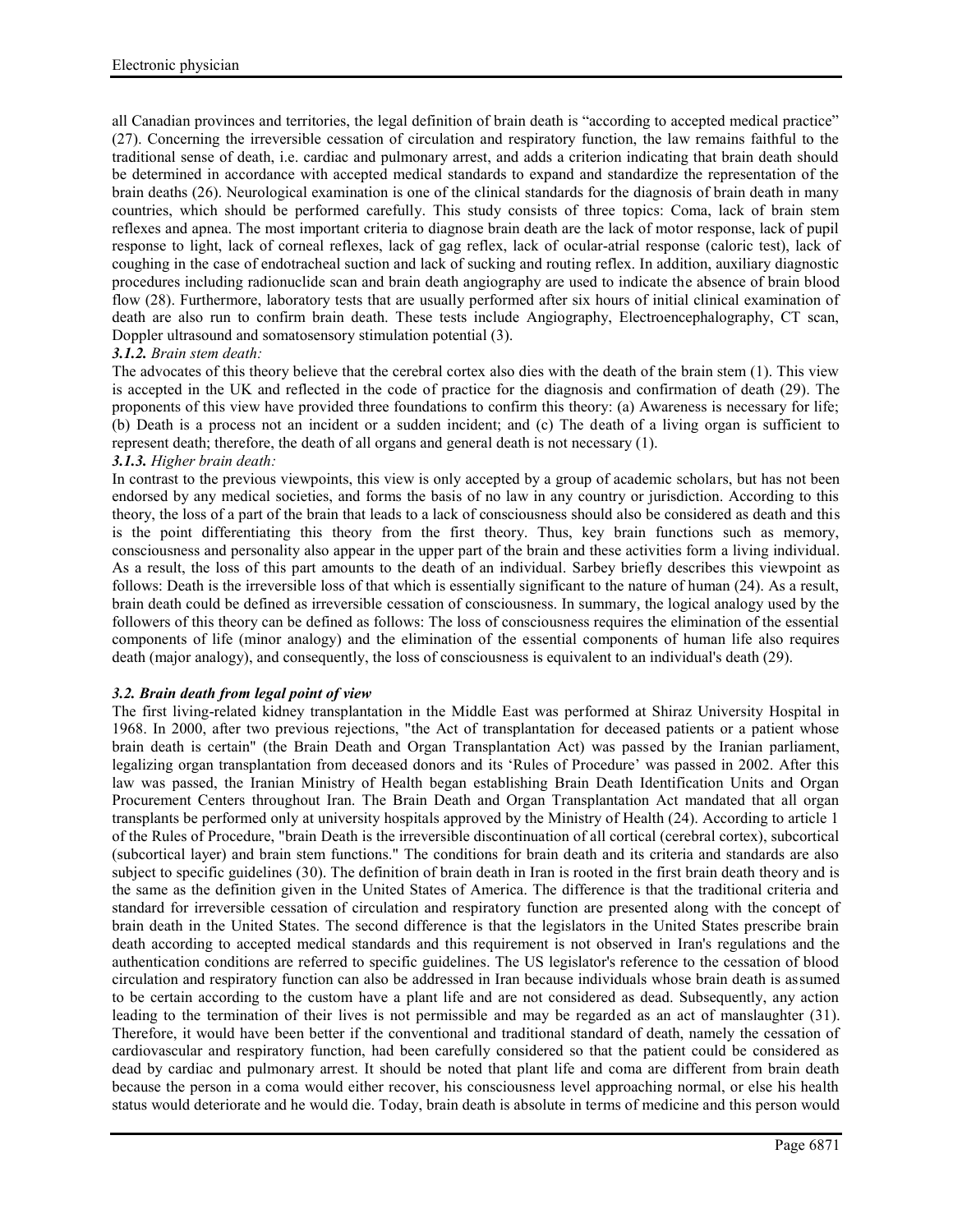not be alive again. There is still the living potential and power in plant life (21). Other challenges that exist in law in terms of brain death and consequently may be a hindrance to the organ donation are listed below:

*3.2.1. Identification of the patient's family and obtaining their written consent to donate:*

In cases of death, the patient's body organs would be donated under two circumstances: a) The patient's will regarding the donation; b) His/her family's consent to donate. (Articles 5-7 of the Rules of Procedure). According to the Rules of Procedure, the guardians of the deceased are his adult legal descendants who can announce their consent to the transplantation of the organs. Obtaining the consent of all mentioned descendants is obligatory (Article 7 of the Rules of Procedure). Therefore, the Brain Death and Organ Transplantation Act considers the deceased's guardians as his adult heirs, all of whom should agree and the identification of heirs is a specialized and difficult task. In addition, the following criticisms can be made:

- 1) Given that all the heirs of a brain dead patient should consent to the donation, if some heirs do not consent, should the donation be performed on the basis of the heirs' consent?
- 2) What action should be taken if the immediate family or heirs of the patient are unknown or some of his/her heirs are unavailable?
- 3) If the brain death patient has no immediate family or heir, can the ruler of the community allow the donation? It should be noted that the deceased has no heir in discussing the inheritance.
- 4) Who should give consent if the immediate family of the brain death patient is in a coma? Suppose a husband and his wife are sent to a hospital after a car accident, in which case the brain death of the woman is certain and the husband is in a coma. The only heir of the husband who is in a coma is his father. Who has authority to give consent to organ donation in this situation? Further, if the husband's father is in a mental institution, who should consent in this situation?

# *3.2.2. Consensus or non-consensus of transplantation team members:*

According to the Organ Transplantation Brain Death Act, brain death must be diagnosed and certified by 4 physicians, including a neurologist, a neurosurgeon, an internist, and an anesthesiologist, none of whom can be part of a transplantation team and each of whom should examine the patient separately. The rules do not specify whether or not the consensus among the four members of the medical team is of essence and whose comments are preferred in the case of discrepancy among the members.

### *3.3. The challenges faced by the nurses on the perception of the concept of brain death*

Understanding the concept of brain death and taking care of brain dead patients is considered as a crucial part of nursing function in intensive care unit (32). Although the community of health care providers, especially nurses, is expected to have clearly learned and accepted the concept of brain death, the findings reveal that this concept has not been accepted among medical and nursing professions and indeed, it is of contradictory functions. According to Coyle, it is considerably difficult for most nurses to perceive the concept of brain death and it challenges all their previous beliefs on death (11), since the concepts and perceptions related to brain death go beyond understanding natural death. According to Pearson, there is a direct relationship between the uncertainties and contradiction about the concept of brain death and ambiguity in the concept of death for the nurses working in intensive care units (13). The reason behind it is that brain death has been defined as real death in which there is no hope for recovery. However, the physical appearance of the brain dead patient, the presence of his/her family members, and the performance of the nurses imply that he/she is still alive, which all aggravate the sense of ambiguity. So, the perception of the concept of brain death is considerably challenging to these nurses and the contradiction faced by the nurses is not based on logic, but is completely emotional and based on experience (13). According to the studies done by Ronayne, despite the findings of the science of physiology on brain death, the experience the nurses gain in taking care of these patients imposes a lot of stress on them for a long period of time because understanding the physiology of the death of these patients is in contradiction to their appearance, body temperature and heartbeat (3). The reason behind it is that there is no change in the patients' appearance although they have been diagnosed with brain death. This increases levels of stress in the nurses responsible for their care and leads to problems for nurses in the perception of diagnosing brain death (3). In a study by Keshtkaran et al., there was a lack of confidence in the diagnosis and confirmation of brain death among the nurses (33). So, the nurses were in a particular kind of uncertainty and doubt in exposing and taking care of brain death organ donor patients, which was also evident in the interaction with the patients' families. Due to their hope for the patient's recovery, the nurses would not declare the patient's brain death to their family. Such confusion and doubt made the nurses unhappy and reinforced the denial of the patients' death by their families (33). Studies conducted by other researchers such as Floden et al. (19), Marck et al. (34), Pearson et al. (13) and Salahuddin (28) also revealed a degree of ambiguity and uncertainty in terms of diagnosing brain death. Thus, diagnosing and confirming brain death is considered as the greatest concern and stressor for nurses (3). Miller et al. found that nurses were afraid of facing brain dead patients due to their suspicion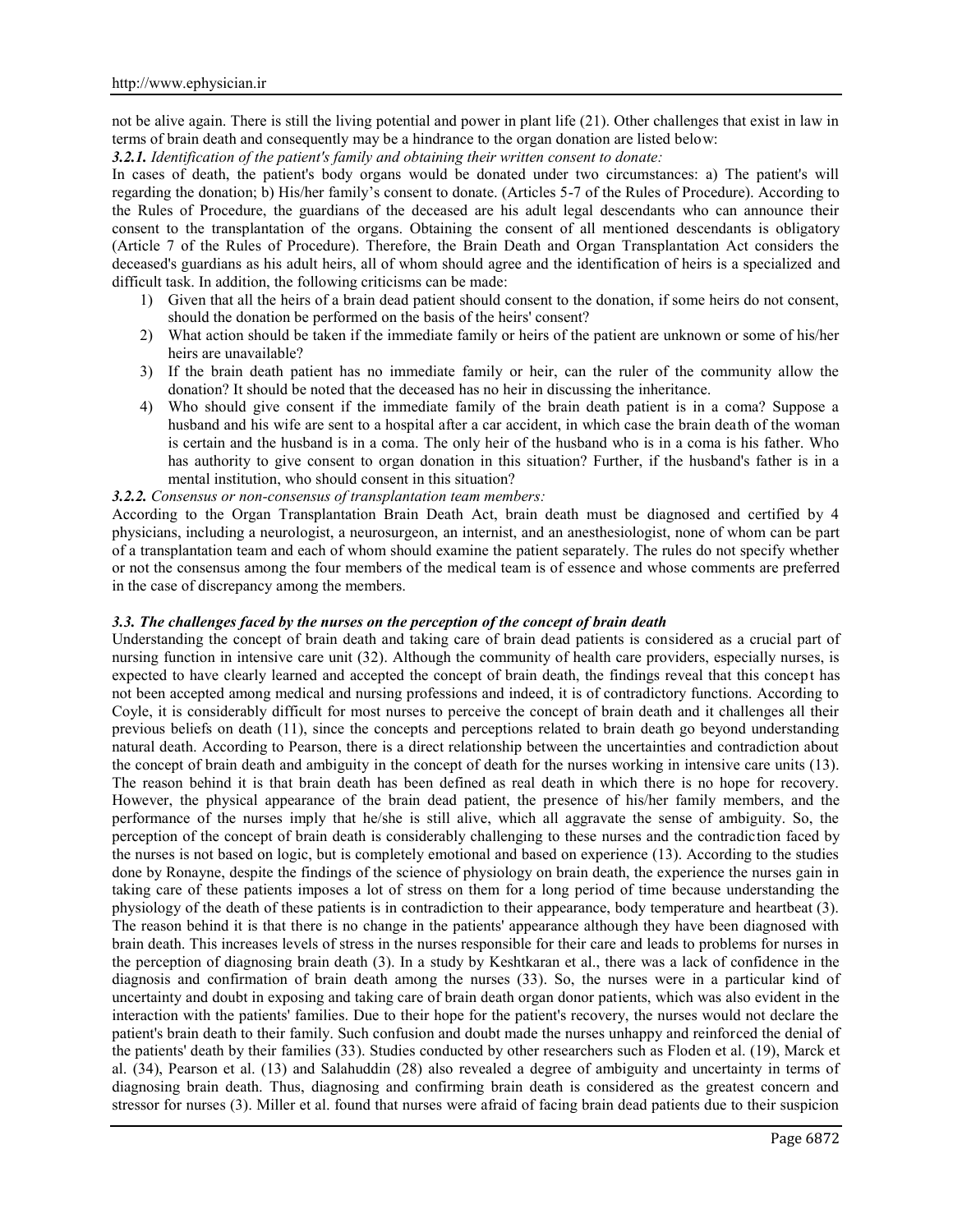and uncertainty about their death, since they did not have sufficient knowledge regarding the diagnostic tests of brain death and its process (20). The Findings of a study by Mirhashemi suggested that the ICU nurses had some concerns about issues such as brain death diagnostic tests and mental perceptions regarding donation and transplant process, which made them suffer from anxiety and suspicion (23). Another study also confirmed that less than half of the nurses are confident in the diagnosis of brain death (19). Kima and Eliot's study in South Korea also showed that individuals' attitudes, beliefs and behaviors are influenced by their cultural background, social norms and religious beliefs. These items were classified as religious, cultural, social, educational and empirical factors (35). However, it should be noted that the ambiguities that the nurses face in relation to the perception of the concept of brain death, as it was discussed several times in the studies carried out, is due to lack of a clear definition of brain death as well as inadequate education among nurses. These ambiguities in relation to the concept of brain death and also the challenges faced by the nurses, could affect the amount of organ donations.

# **4. Discussion**

Studies have shown that it is considerably difficult and stressful for nurses to face and take care of brain dead patients, because they are compelled to go through unreasonable pressure and stress in taking care of these patients while facing different ambiguities and conflicts in this regard (18). Based on the studies, none of the doctors and nurses can easily get along with brain death diagnosis (9). The study by Floden indicated that only the nurses working in hospital wards other than ICU were expected to face more ambiguity and uncertainty on the concept of brain death and whether the brain dead patient were dead or not (36). However, it transpired that the nurses working in ICU also suffer from this sense of uncertainty. The reason behind it is that they are of little knowledge on the concept of brain death and think of the brain dead patient as a living individual (38). Cohen argued that confusion and uncertainty on confirming brain death and different concepts of death among health care professions may lead to adverse consequences in the process of providing care for organ donors (37). According to Rittner et al. (2003), the sense of ambiguity and uncertainty among nurses may result from professional challenges in ICU because the nurse is taking care of a patient who seems to be alive (38). However he is indeed dead, but has some living organs which could save the lives of other patients. So, taking care of these patients is actually in vain and this issue presents a challenge to the nurses and develops into a kind of confusion, doubt or uncertainty. There would never be an answer to this question and the nurse is left confounded as the patient's heart is still beating, and there is a failure in understanding whether the patient is dead or not (38). Therefore, the nurses' awareness of brain death and their ability to clarify this concept to the patients' families would have a great effect on the decrease in the challenges and the stress imposed on them. According to the studies done in Iran and the large number of brain deaths, only half of the doctors and nurses have sufficient knowledge about organ donation and its related rules and there is a meaningful relationship between knowledge and a positive attitude toward organ donation (16, 39).

According to Ozdag, nurses acquire their knowledge through experience and need training in the field of brain death and organ donation regulations (9). Hence, adequate knowledge and education levels are considered as factors affecting admission and tendency for organ donation (9). Therefore, nurses and transplant personnel need specialized and legal education in terms of all aspects of brain death, including understanding the concept of brain death, encountering organ donation and supporting the families of brain dead patients. In Iran, such an educational content covering various aspects of this subject has not been prepared for the treatment staff because the care process involves an interactive process, and interaction is the main means for establishing a reliable communication and examining the resources and needs of the patient and essentially the major tool for nursing interventions (40). On the other hand, the transplant team is also in charge of obtaining the satisfaction and consent of the patient's families and carrying out the related legal tasks. Consequently, prolonging this process can lead to death or loss of vital organs due to the specific and vulnerable conditions of the brain dead patient (30, 31). Now, given that the process of taking care of brain dead patients until the organ donation phase is team-oriented and requires the cooperation of physicians, nurses in the diagnoses and transplantation centers and the members of the transplant team, the nurses play an important role in this process due to their continuous presence alongside the patient and the numerous referrals of the patient's family to them and by reason of them being the first persons to observe the clinical symptoms of brain death in a patient and inform the doctor. Thus, understanding the brain death concept reduces the nurses' stress and psychological effects and thus improves the quality of care provided for the patients. In addition to the lack of plans to promote nurses' awareness, some ambiguities in the regulations also lead to a lack of understanding of brain death for nurses and may, at a large scale, be one of the reasons for reducing the rate of organ donation. Therefore, supplying nurses with medical, clinical and legal training issues regarding brain death can be very helpful in the quality of care for brain death patients and accelerate the donation process.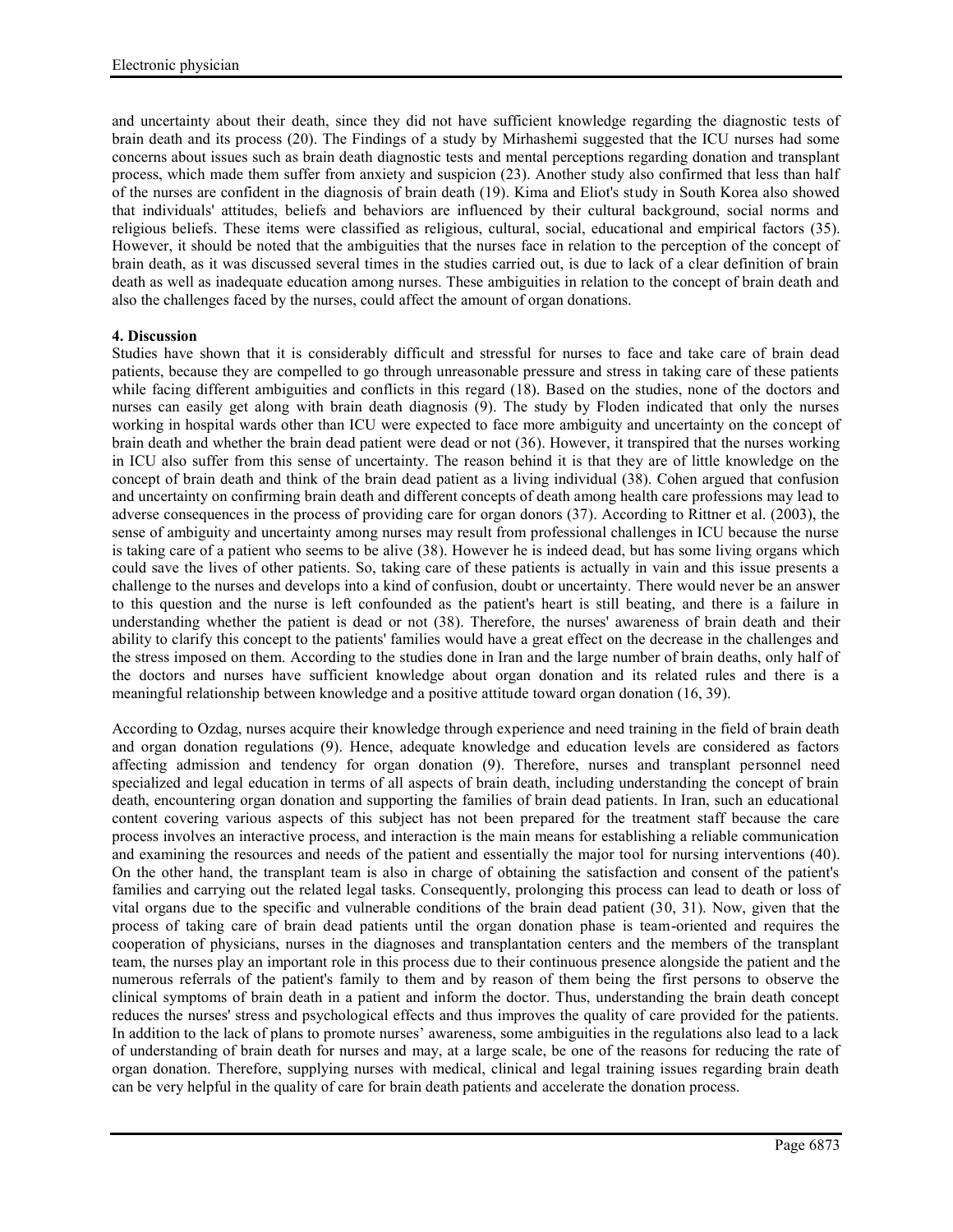### **5. Conclusions**

The results of this study revealed that nurses face challenges regarding the perception of the concept of brain death from both clinical and legal points of view. Therefore, because nurses have a key role in taking care of brain dead patients in a health care team, means and methods on how to remove these challenges should be instigated. These findings are of highly practical importance as time is a determining factor in saving the patients' living organs to donate. Thus, if the patients are not properly taken care of, there will be negative effects on the quality of the organs which are to be donated. So, understanding the concept of brain death by nurses will have a great effect on providing brain dead patients with care and also the relationship with the patients' family to give consent to organ donation. Therefore, it is recommended that university education systems and hospitals provide special educational and support programs on all aspects of brain death and donations from university level in order to improve the nurses' knowledge on the process of brain death and organ donation, while taking into account their psychological and emotional needs. Taking into account these findings is essential to maintaining nursing health, increasing the quality and safety of nursing care and the health of vital organs on brain death donors and enhancing the rate of transplantation. Also, further research could be administered on the use of educational methods and supportive models in relation to the perception of the concept of brain death and the process of taking care of patients, for ICU nurses.

### **Acknowledgments:**

The authors hereby express their gratitude to the authorities of Mashhad University of Medical Sciences for sponsoring the study, and the authorities of the Faculty of Nursing and Midwifery for their valuable support.

### **Conflict of Interest:**

There is no conflict of interest to be declared.

#### **Authors' contributions:**

All authors contributed to this project and article equally. All authors read and approved the final manuscript.

### **References:**

- 1) Bosnell R, Madder H. Concepts of brain death. Surgery. 2011; 29(7): 289-94. doi: 10.1016/j.mpsur.2011.04.001.
- 2) Motevalizade S, Zakyaei S. Brain death. J Gorgan Uni Med Sci. 2007; 9(2): 5-6.
- 3) Ronayne C. A phenomenological study to understand the experiences of nurses with regard to brainstem death. Intensive Crit Care Nurs. 2009; 25(2): 90-8. doi: 10.1016/j.iccn.2008.06.001. PMID: 18657425.
- 4) Matesanz R. A decade of continuous improvement in cadaveric organ donation: the Spanish model. Nefrología. 2001; 21(5): 59-67. PMID: 11881417.
- 5) Peiffer KM. Brain Death and Organ Procurement: Nursing management of adults with brain injury is crucial to the viability of donor organs. Am J Nurs. 2007; 107(3): 58-67. doi: 10.1097/00000446- 200703000-00028. PMID: 17314560.
- 6) Edwards SD, Forbes K. Nursing practice and the definition of human death. Nursing inquiry. 2003; 10(4): 229-35. doi: 10.1046/j.1440-1800.2003.00191.x.
- 7) Shabanzadeh A, Sadr S, Ghafari A, Nozari B, Toushih M. Organ and tissue donation knowledge among intensive care unit nurses. Transplantation proceedings. Elsevier; 2009.
- 8) Day L. How nurses shift from care of a brain-injured patient to maintenance of a brain-dead organ donor. Am J Crit Care. 2001; 10(5): 306-12. PMID: 11548563.
- 9) Ozdag N. The nurses knowledge, awareness and acceptance of tissue-organ donation. Edtna Erca J. 2001; 27(4): 201-6. doi: 10.1111/j.1755-6686.2001.tb00179.x. PMID: 11902635.
- 10) Nicely B, DeLario GT. Virginia Henderson's principles and practice of nursing applied to organ donation after brain death. Prog Transplant. 2011; 21(1): 72-7. doi: 10.1177/152692481102100110.
- 11) Coyle MA. Meeting the needs of the family: the role of the specialist nurse in the management of brain death. Intensive Crit Care Nurs. 2000; 16(1): 45-50. doi: 10.1054/iccn.1999.1469. PMID: 10790714.
- 12) Forsberg A, Flodén A, Lennerling A, Karlsson V, Nilsson M, Fridh I. The core of after death care in relation to organ donation–A grounded theory study. Intensive Crit Care Nurs. 2014; 30(5): 275-82. doi: 10.1016/j.iccn.2014.06.002. PMID: 25042694.
- 13) Pearson A, Robertson-Malt S, Walsh K, Fitzgerald M. Intensive care nurses' experiences of caring for brain dead organ donor patients. J Clin Nurs. 2001; 10(1): 132-9. doi: 10.1046/j.1365-2702.2001.00447.x. PMID: 11820230.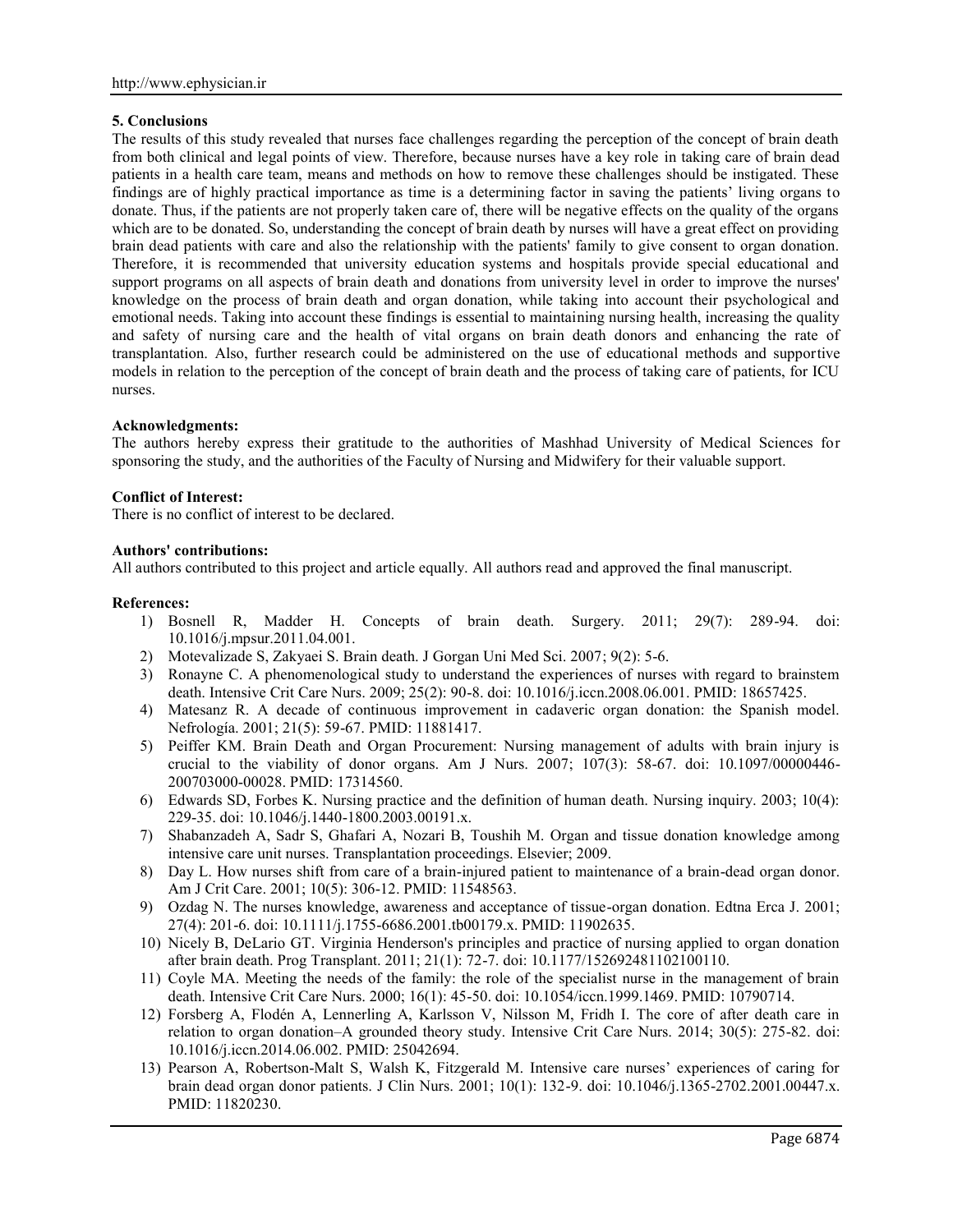- 14) Broumand B. Transplantation activities in Iran. Exp Clin Transplant. 2005; 3(1): 333-7. PMID: 15989679.
- 15) Zohoor AL, Piri Z. Attitudes of Physicians and Nurses of intensive care unit to organ Transplantation with Brain Dead in Hospitals Affiliated with Iran university of Medical Sciences Tehran 2003. RJMS. 2004; 11(39): 97-105.
- 16) Abbasi Z, Peyman A. Evaluation of brain death and organ transplantation in Iran Medical Law. Iran J Med Law; 2012; 6(20): 43-54.
- 17) Cebeci F, Sucu G, Karazeybek E. The Roles of Nurses to Augment Organ Donation and Transplantation: A Survey of Nursing Students. Transplantation Proceedings. 2011; 43: 412-4. doi: 10.1016/j.transproceed.2011.01.048. PMID: 21440720.
- 18) Bernat JL. The concept and practice of brain death. Progress in brain research. 2005;150:369-79. doi: 10.1016/S0079-6123(05)50026-8.
- 19) Floden A, Berg M, Forsberg A. ICU nurses' perceptions of responsibilities and organisation in relation to organ donation-a phenomenographic study. Intensive Crit Care Nurs. 2011; 27(6): 305-16.
- 20) Miller AC, Ziad-Miller A, Elamin EM. Brain death and Islam: the interface of religion, culture, history, law, and modern medicine. Cاhest. 2014; 146(4): 1092-101. doi: 10.1378/chest.14-0130. PMID: 25287999 PMCID: PMC4188144.
- 21) Seraji M. The nature of brain death from the viewpoint of Quran and Hadith. Arak Medical University Journal. 2011; 13(5): 65-77.
- 22) Long T, Sque M, Addington-Hall J. Conflict rationalisation: how family members cope with a diagnosis of brain stem death. Soc Sci Med. 2008; 67(2): 253-61. doi: 10.1016/j.socscimed.2008.03.039. PMID: 18442874.
- 23) Mirhashemi S. Brain Dead and Transplantion of the Organ of the patient suffering brain Dead. Feghh va hoghoogh khanevade. 2007; 12(44-45): 114-41.
- 24) Sarbey B. Definitions of death: brain death and what matters in a person. J Law Biosci. 2016; 3(3): 743-52. doi: 10.1093/jlb/lsw054. PMID: 28852554, PMCID: PMC5570697.
- 25) DeGrazia D. The Definition of Death. In: Zalta(ed), editor. Stanford Encyclopedia of Philosophy. Stanford University: Metaphysics Research Lab; 2017.
- 26) Cummiskey D. Declaring Death, Giving Life. Eubios Journal of Asian and International Bioethics. 2005; 15(3): 70-5.
- 27) Shemie SD, Doig C, Dickens B, Byrne P, Wheelock B, Rocker G, et al. Severe brain injury to neurological determination of death: Canadian forum recommendations. CMAJ. 2006; 174(6): S1-12. doi: 10.1503/cmaj.045142. PMID: 16534069, PMCID: PMC1402399.
- 28) Salahuddin N, Shafqat S, Mapara S, Khan S, Siddiqui S, Manasia R, et al. End of life in the intensive care unit: knowledge and practice of clinicians from Karachi, Pakistan. Intern Med J. 2008; 38(5): 307-13. doi: 10.1111/j.1445-5994.2007.01595.x. PMID: 18402559.
- 29) Simpson P, Bates D, Bonner S, Costeloe K, Doyal L, Falvey S, et al. A Code of Practice for the Diagnosis and Confirmation of Death. London: GB Academy of Medical Royal Collages; 2008.
- 30) Yazdimoghaddam H, Manzari ZS. Training; a golden ring for removing nurses' challenges in caring process of the brain death patients. Hayat. 2017; 23(2): 100-5.
- 31) Sotoudeh H, Kalhornia Golkar M. Brain Death: From Nature to Juridical-Legal Effects. Medical Law. 2012; 6(22): 113-50.
- 32) White G. Intensive care nurses' perceptions of brain death. Aust Crit Care. 2003; 16(1): 7-14. doi: 10.1016/S1036-7314(03)80023-1.
- 33) Keshtkaran Z, Sharif F, Navab E, Gholamzadeh S. Lived Experiences of Iranian Nurses Caring for Brain Death Organ Donor Patients: Caring as "Halo of Ambiguity and Doubt". Glob J Health Sci. 2016; 8(7): 281-92. doi: 10.5539/gjhs.v8n7p281. PMID: 26925919, PMCID: PMC4965685.
- 34) Marck CH, Weiland TJ, Neate SL, Hickey BB, Jelinek GA. Australian emergency doctors' and nurses' acceptance and knowledge regarding brain death: a national survey. Clinical transplantation. 2012; 26(3): 254-60.
- 35) Kima JR, Elliotta D, Hyde C. Korean health professionals' attitudes and knowledge toward organ donation and transplantation. Int J Nurs Stud. 2004; 41: 299-307. doi: 10.1016/j.ijnurstu.2003.10.003. PMID: 14967187.
- 36) Flodén A, Forsberg A. A phenomenographic study of ICU-nurses' perceptions of and attitudes to organ donation and care of potential donors. Intensive Crit Care Nurs. 2009; 25(6): 306-13. doi: 10.1016/j.iccn.2009.06.002. PMID: 19608419.